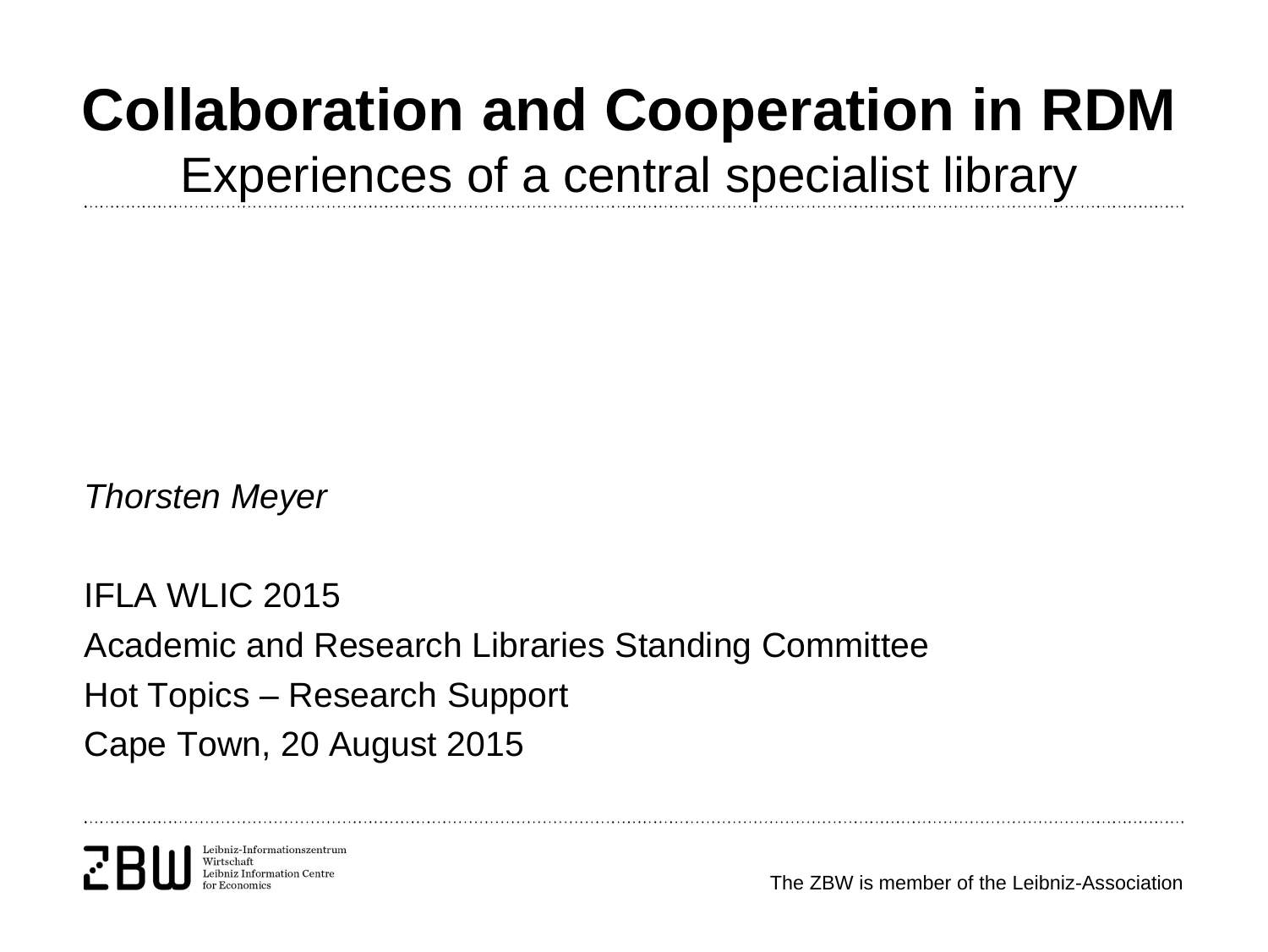- Which roles within the RDM are currently carried out by libraries? What are the important cooperation partners in this field?
- Which measures of staff development are necessary for libraries to best support researchers in RDM?
- How shoud RDM support be integrated into other fields of activities within the library?

Leibniz-Informationszentru Leibniz Information Centre

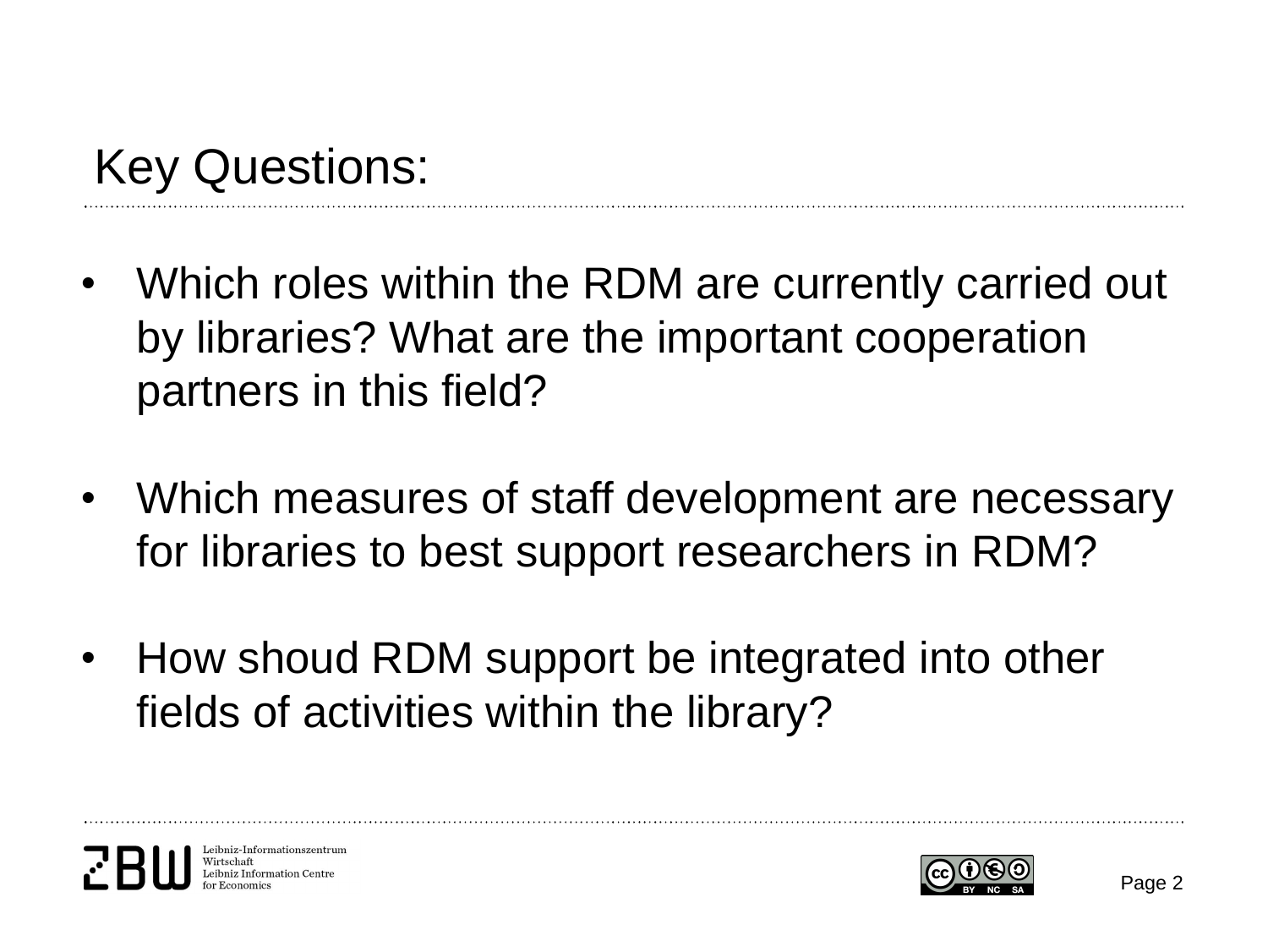### ZBW – Fact Sheet

- founded in 1919
- largest specialist library for economics
- located in Hamburg and Kiel
- member insititute of the Leibniz Association
- 4.4 Mio. books
- 31.000 periodica, journals
- 5,5 Mio downloads of digital full texts
- $\bullet$  ~ 265 employees

Wirtschaft

• 23 Mio. Euro budget/year

Leibniz-Informationszentrun

Leibniz Information Centre





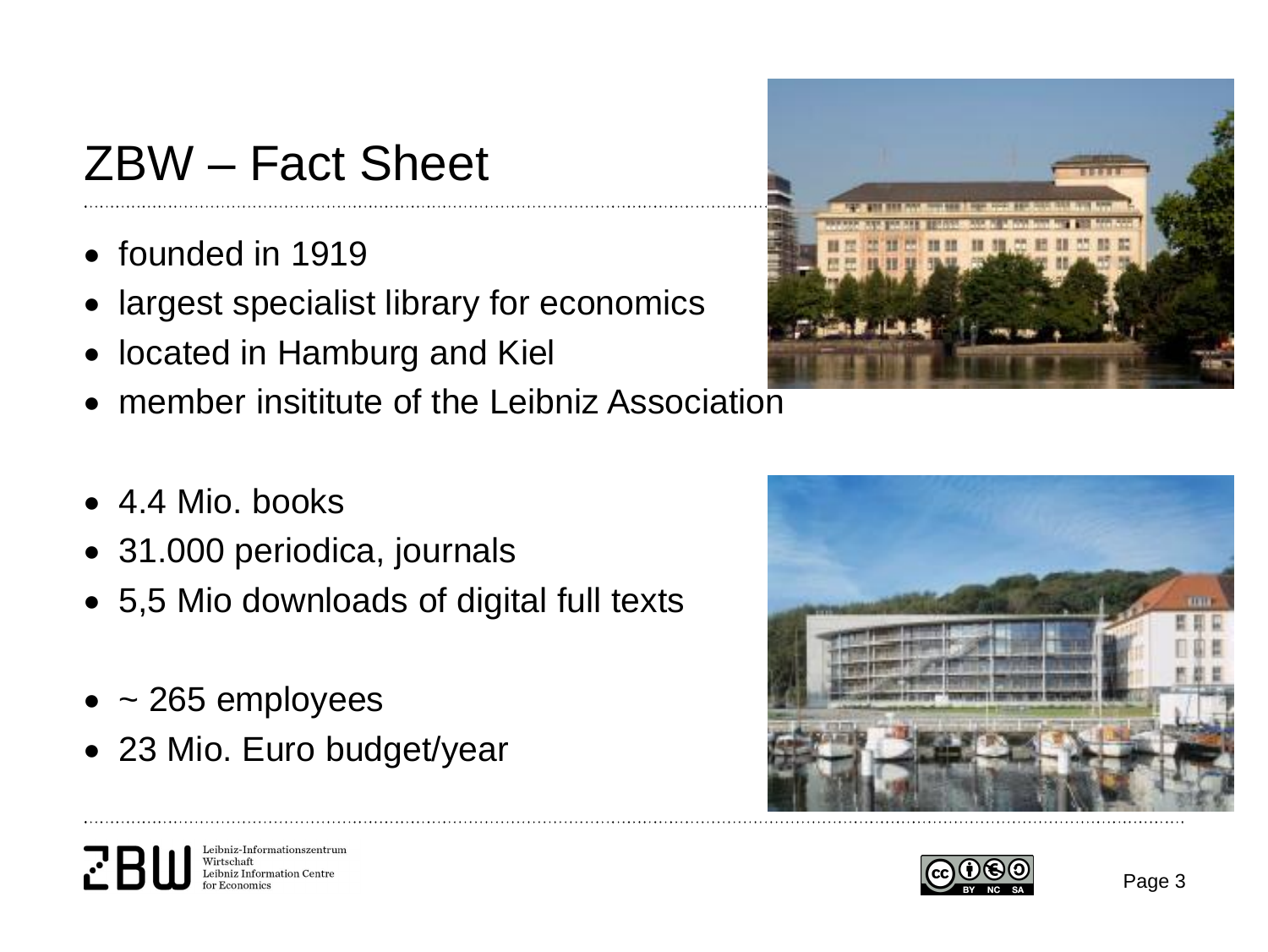- **Which roles within the RDM are currently carried out by libraries? What are the important cooperation partners in this field?**
- Which measures of staff development are necessary for libraries to best support researchers in RDM?
- How shoud RDM support be integrated into other fields of activities within the library?

Leibniz-Informationszentrur Wirtschaft Leibniz Information Centre

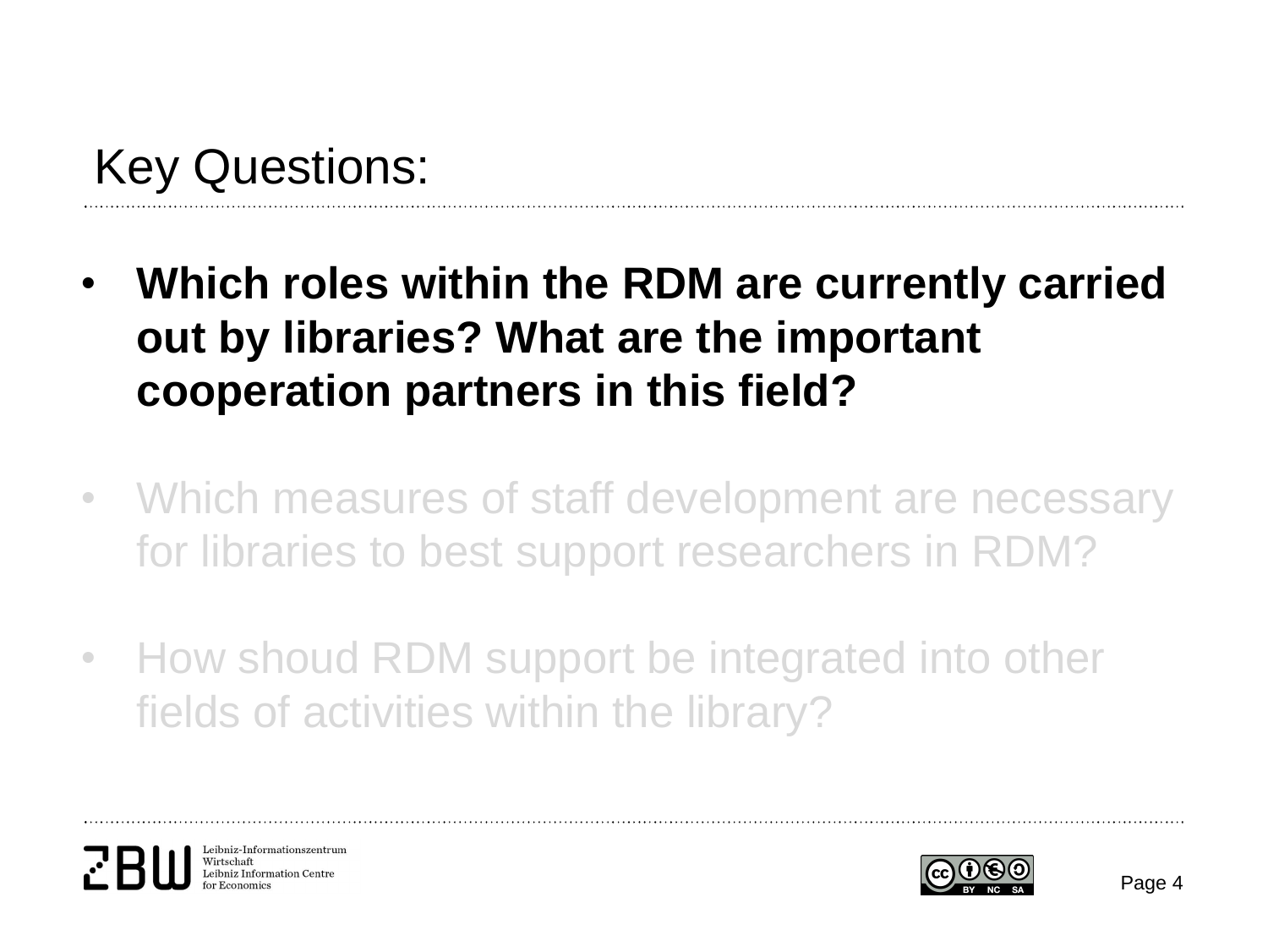### Our Principles in RMD

- …we act **in close cooperation** with the economic research community and orient our activites to the **needs of this community** as well as seek **constant feedback** from them,
- …we act with a **strong subject-specific** view, without neglecting overall developments and discussions,
- …we think it is useful to have a **division of responsibilities** in RDM, which are based on complementary skills (e.g. storage of and access to data)

 **ZBW's role: support discovery, citability and sharing of data as well as provision of guidelines and best practices**

Leibniz Information Centre

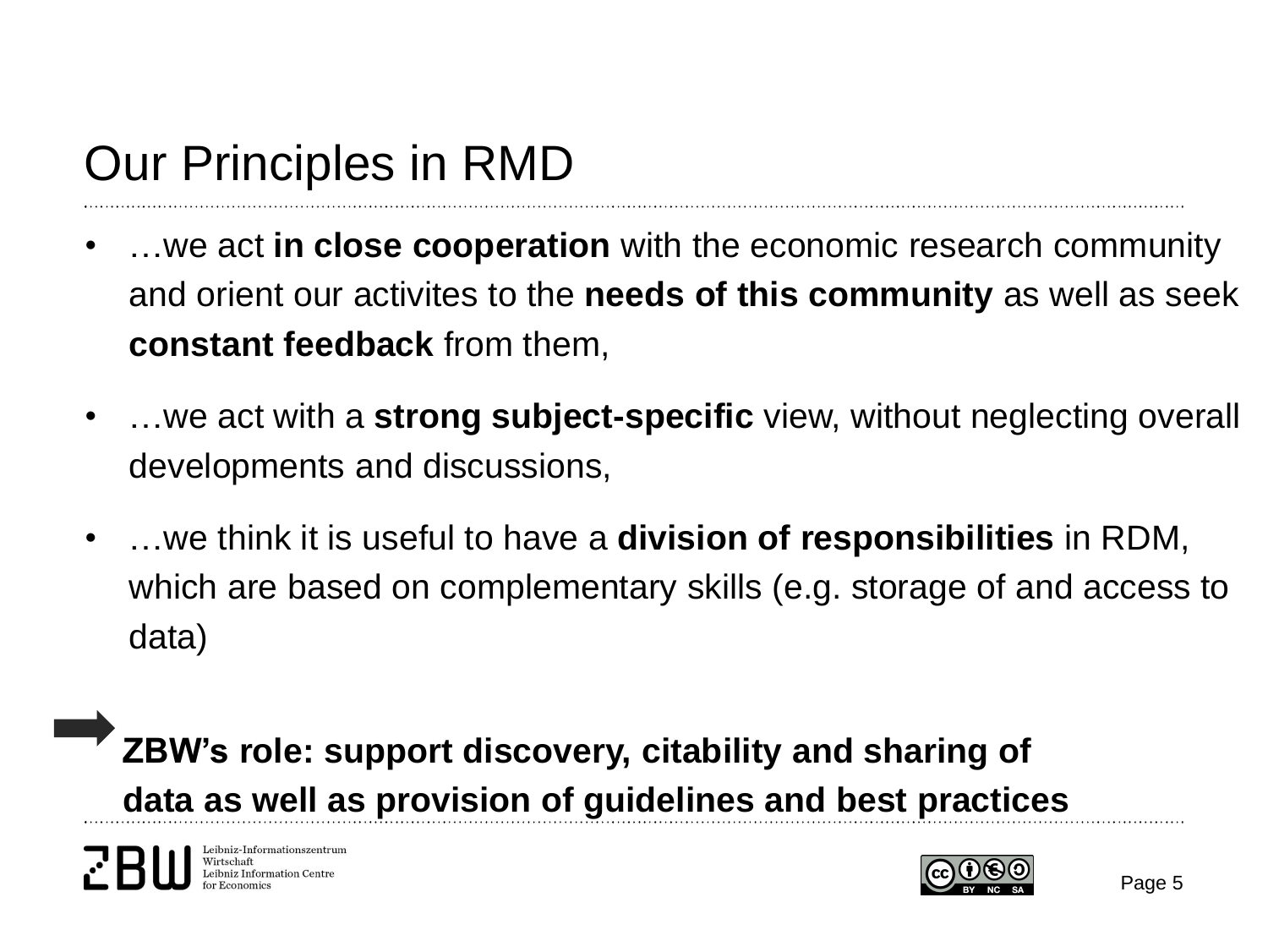#### Partners in RDM:

Discline specific:



WZB

EREIN FÜR

Berlin Social Science Center



**VHB** 

 $\circ \circ \circ \circ \circ$  $nereus$ 

Max Planck Institute for Innovation and Competition **DEL** Open Economics

Across disciplines:



Leibniz-Informationszentrum Wirtschaft Leibniz Information Centre or Economics

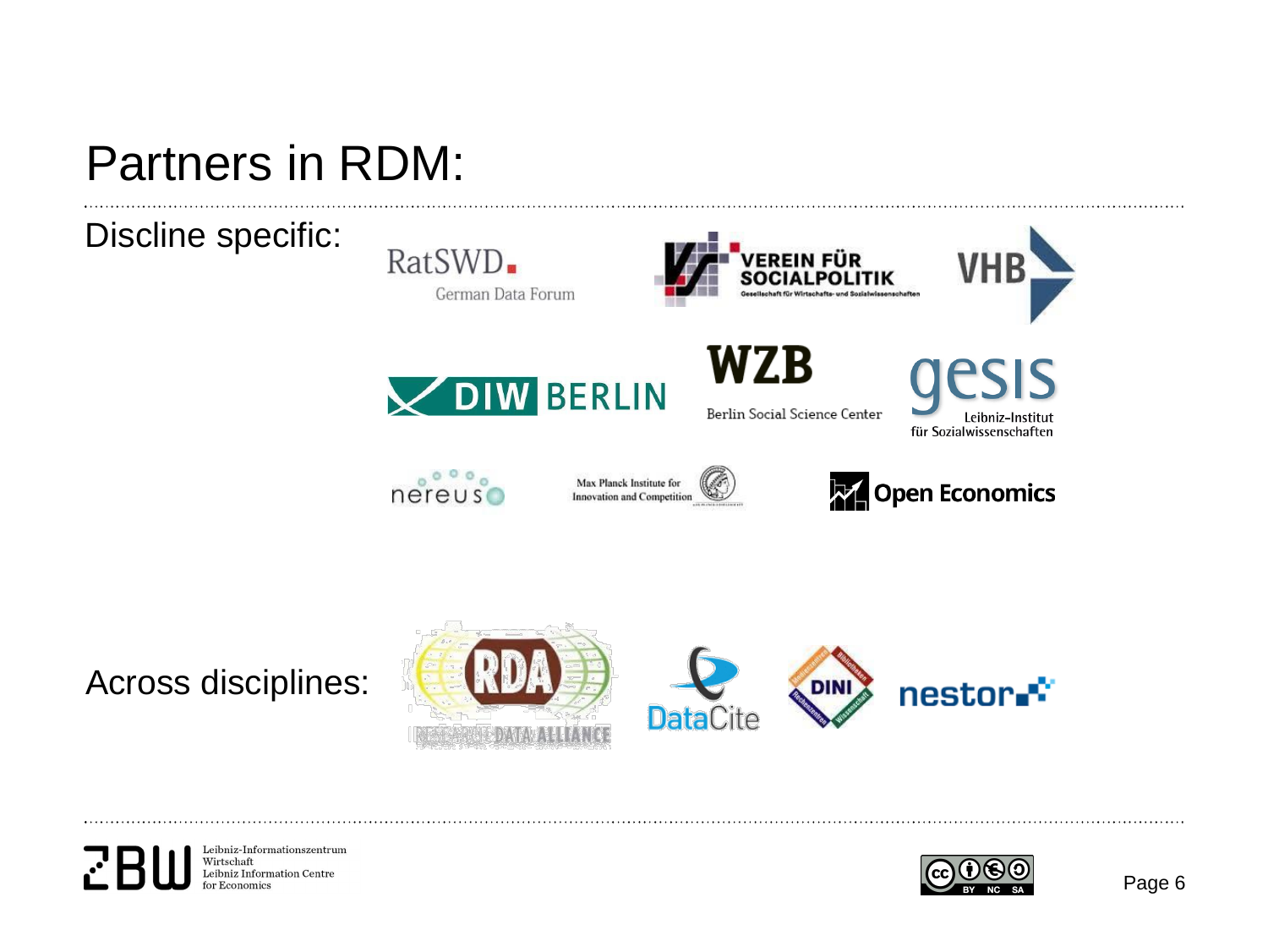#### Some of ZBW's activities in RDM



Leibniz-Informationszentrum Wirtschaft Leibniz Information Centre for Economics



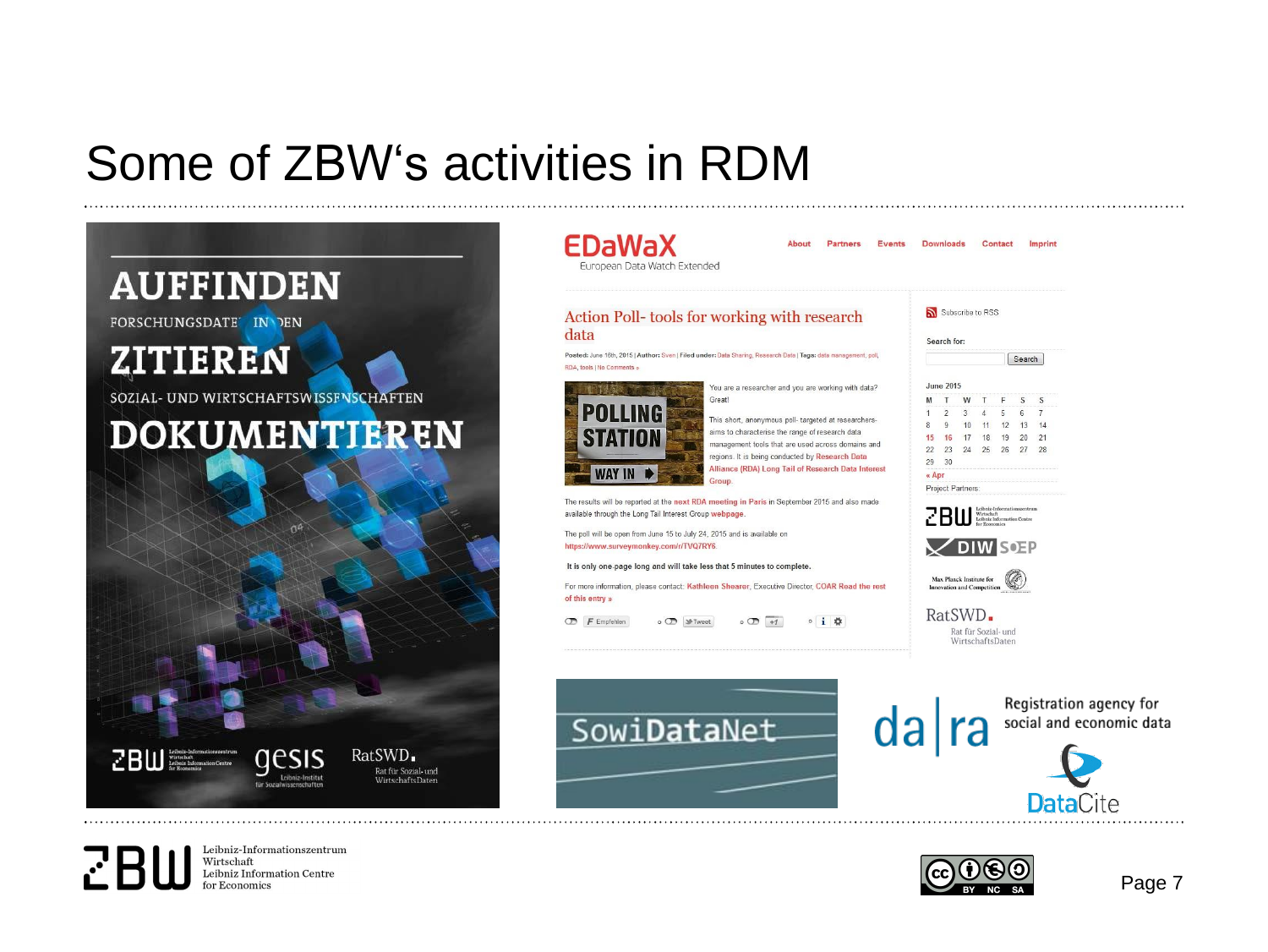- Which roles within the RDM are currently carried out by libraries? What are the important cooperation partners in this field?
- **Which measures of staff development are necessary for libraries to best support researchers in RDM?**
- How shoud RDM support be integrated into other fields of activities within the library?

Leibniz-Informationszentrun Wirtschaft Leibniz Information Centre

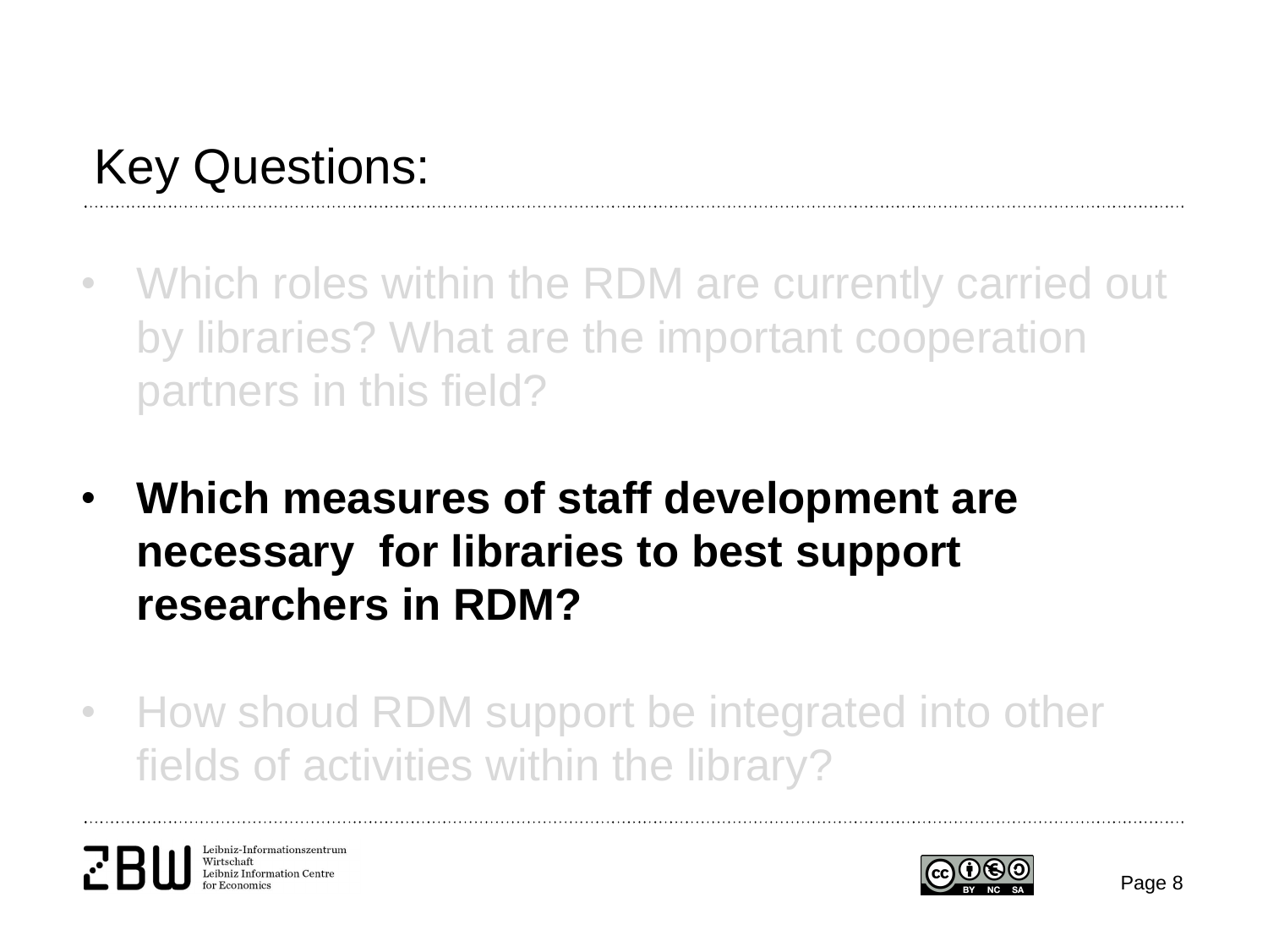### Staff Development and Roles

- Key expertises for data management could be:
	- metadata and data standards
	- copyright and authors' rights
	- subject-specific experience with data
	- repository management
- Role: Data Librarian
	- counselling of researchers to support them in RDM
	- data expert within the library to support staff



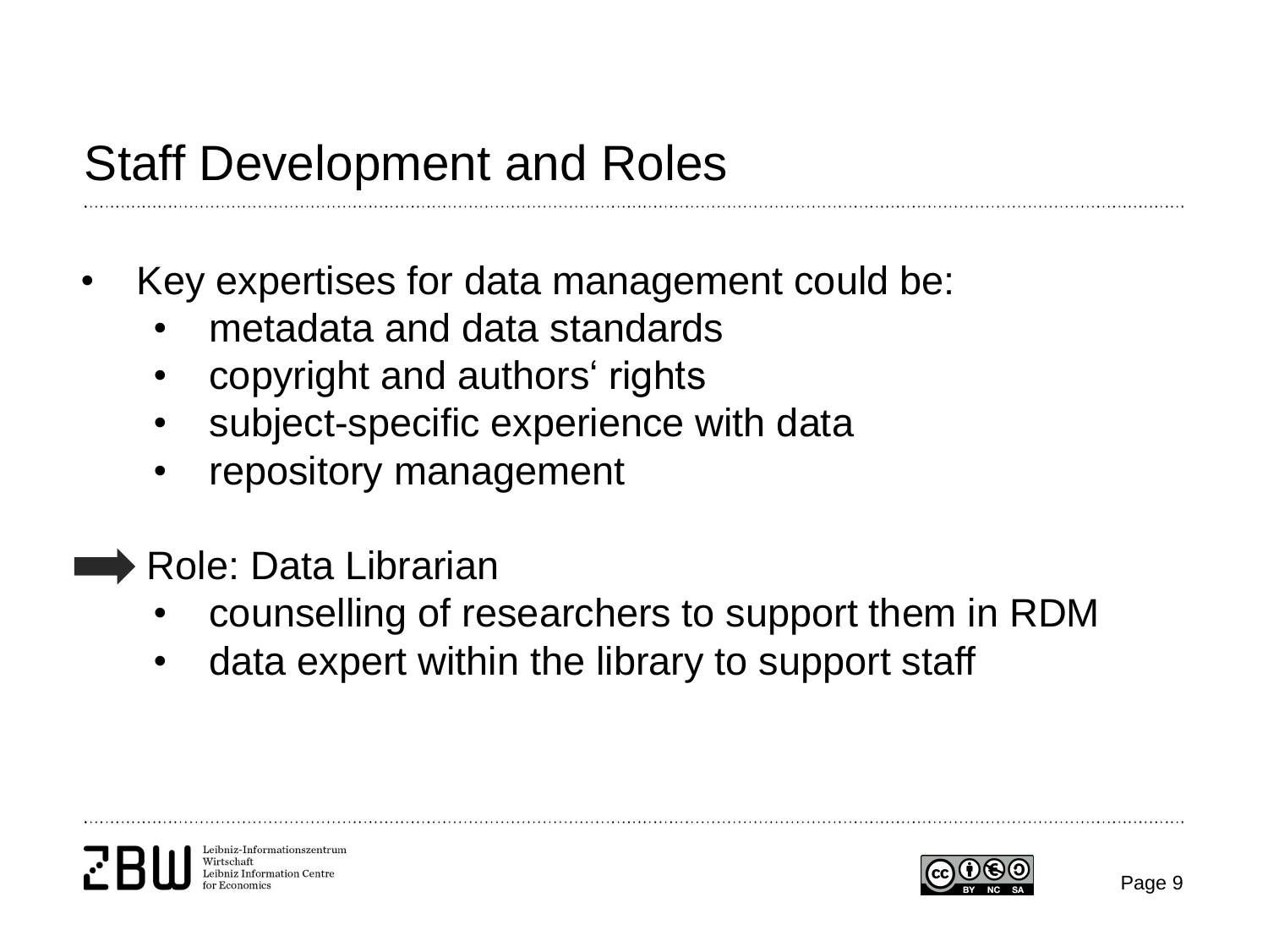- Which roles within the RDM are currently carried out by libraries? What are the important cooperation partners in this field?
- Which measures of staff development are necessary for libraries to best support researchers in RDM?
- **How shoud RDM support be integrated into other fields of activities within the library?**

Leibniz-Informationszentrun Wirtschaft Leibniz Information Centre

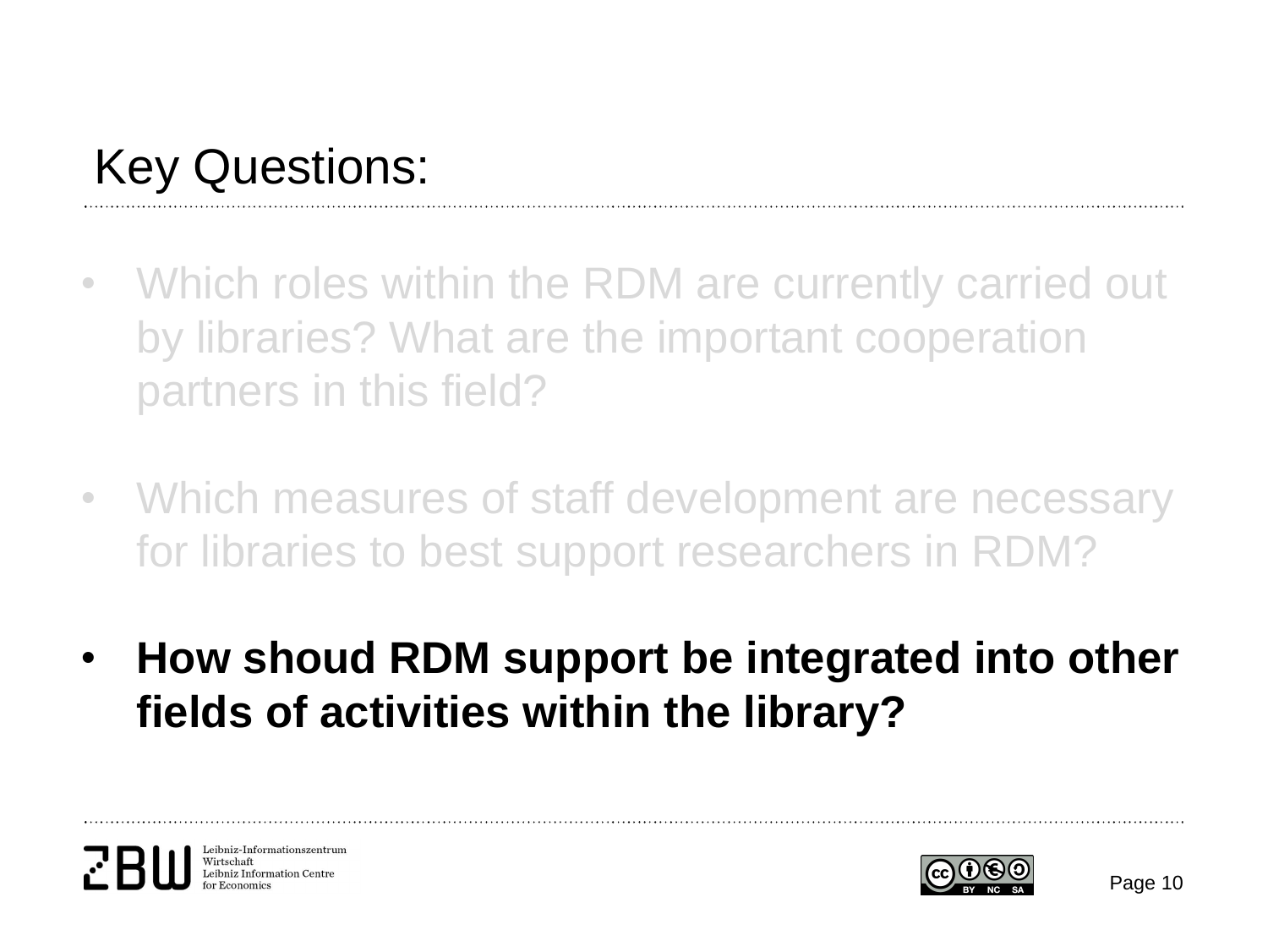## RDM integration in library workflows and structures

- new topics/innovations in general:
	- build up a new organizational unit as a temporary project with (new) staff or
	- directly start integrating it into the existing workflows
- RDM:
	- specific know-how is needed
	- traditional library workflows (e.g. cataloguing) and metadata standards (RDA vs. e.g. DDI) etc. do not necessarily apply
	- joint effort with researchers (e.g. specific knowledge of datasets are needed from researchers)

Leibniz-Informationszentruı Wirtschaft Leibniz Information Centre

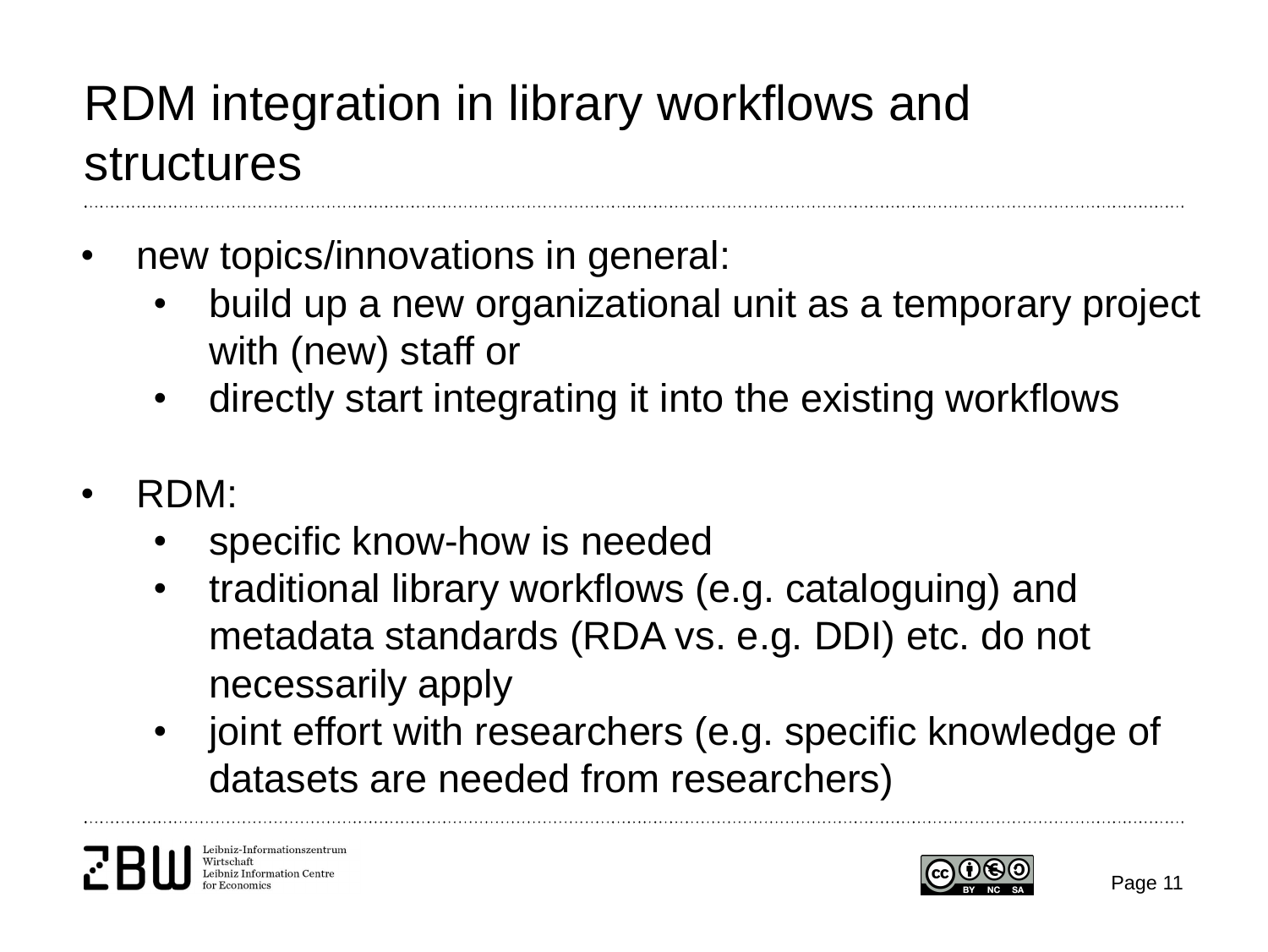### **Discussion**

- Which roles within the RDM are currently carried out by your library and what are your important cooperation partners in this field?
- Which measures of staff development are you applying to best support researchers in RDM?
- How are you integrating RDM support into other fields of activities within your library?

Leibniz-Informationszentruı Leibniz Information Centre